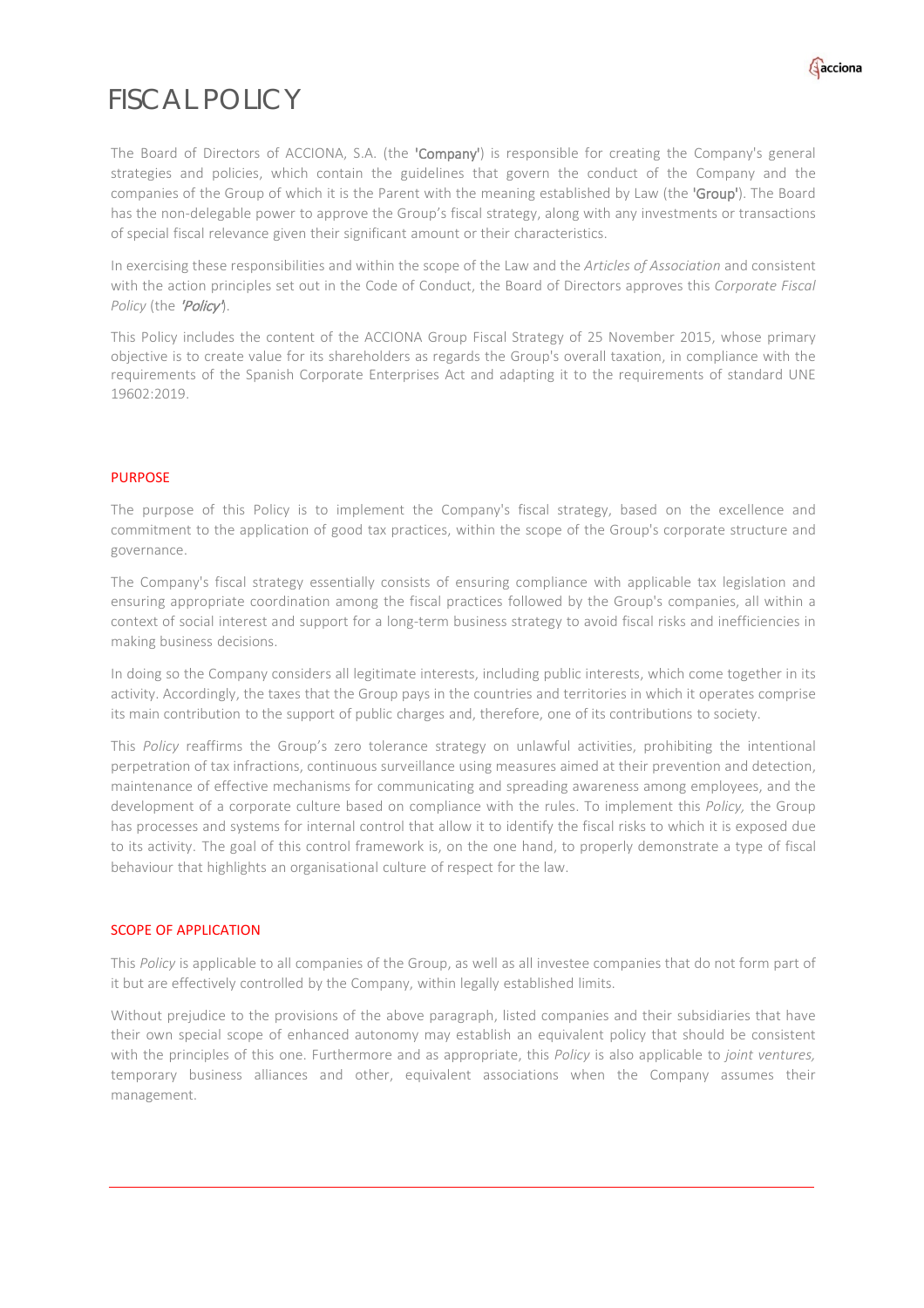# FISCAL POLICY



### ACTION PRINCIPLES

The *Policy* is governed by the following principles:

a) Compliance with the tax regulations in the various countries and territories in which the Group operates, paying any taxes that may be required pursuant to the legal system.

b) Tax decision-making by Group companies based on a reasonable interpretation of applicable regulations and in close association with the Group's activity.

c) The prevention and decrease of significant fiscal risks, ensuring that taxation is consistent with the structure and location of the activities, human and material resources and the business risks of the Group.

d) The strengthening of a relationship with tax authorities based on respect for the law, loyalty, trust, professionalism, collaboration, reciprocity and good faith, without prejudice to any legitimate controversies that, while respecting the above principles and defending social interest, may be generated with those authorities regarding the interpretation of applicable legislation.

e) Information to administration bodies on the main fiscal implications of the transactions or matters submitted to their approval, when these are a relevant factor in their decision-making process.

f) The concept of the taxes that Group companies pay in the countries and territories in which they operate as the main contribution to the support of public charges and, therefore, as one of their contributions to society.

g) To keep the appropriate internal channels up and running to encourage the communication of potential irregularities.

h) To ensure that the bodies in charge of supervising and monitoring the application of the Policy and the management system for tax compliance have the necessary resources, autonomy, authority and independence to effectively and proactively monitor performance and compliance, without prejudice to the responsibilities of other Company bodies and divisions and, where applicable, administrative and steering bodies of the companies that conduct the Group's businesses.

i) To promote the excellence and efficiency of the management system for tax compliance, with a clear aim toward on-going improvement and compliance with the requirements of this policy and the management system itself.

j) Within the scope of the management system for tax compliance, to ensure the authority and independence of the tax compliance body with respect to the Company's other administration bodies.

#### GOOD TAX PRACTICES

In application of the foregoing principles, the Group assumes the following good tax practices:

a) To refrain from using contrived structures unrelated to the activities characteristic of the Group for the sole purpose of decreasing its tax burden or to perform transactions with related entities exclusively to erode the tax base or transfer profits to low tax territories.

b) To avoid opaque structures for tax purposes, understood as those aimed at impeding the knowledge by the competent Tax Administrations of the party ultimately liable for the activities or of the ultimate owner of the goods or rights involved.